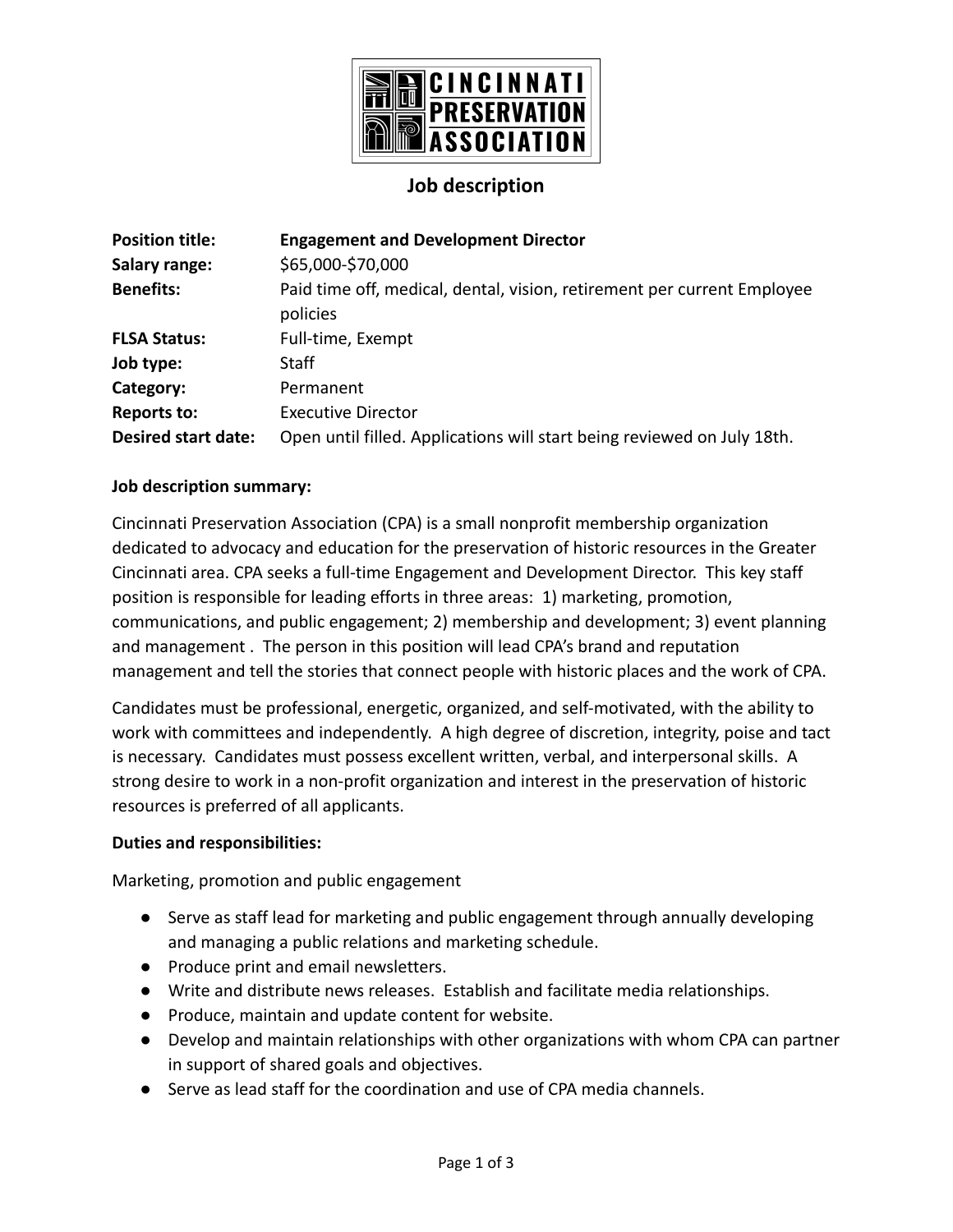

## **Job description**

Membership and Development

- Manage CPA's fundraising efforts including membership program, annual fund appeals, planned giving, corporate memberships and sponsors, foundation grants and donor stewardship.
- Track donations using DonorSnap software.
- Compose solicitation, renewal, and thank you letters to members and donors.
- Maintain DonorSnap membership database and coordinate annual membership renewal initiatives.
- Produce an Annual Report.

### Event planning

- Responsible for logistics planning and management (catering, facilities, program, registration, manage volunteers) for major events.
- Solicit sponsorships of events through written and verbal contact.
- Marketing and promotion of all CPA events via traditional public relations, social media, and organizational outlets.
- Responsible for adhering to event budgets and overall organization budget.

#### Team support

- Support the Executive Director and other staff members in execution of their responsibilities as needed. This includes participating in an all-hands-on-deck approach during critical time periods and routine daily support including answering telephone inquiries and greeting visitors.
- Support the Preservation Director and Black Sites Researcher on the marketing and engagement for public education projects that will improve and expand CPA's reach into the broader community.
- Coordinate with other CPA staff and CPA Board of Trustees to solicit and secure venues for tours, programs and events, volunteer management for events and programing, and manage development of promotional collateral for programming and events.

#### **Skills and Qualifications:**